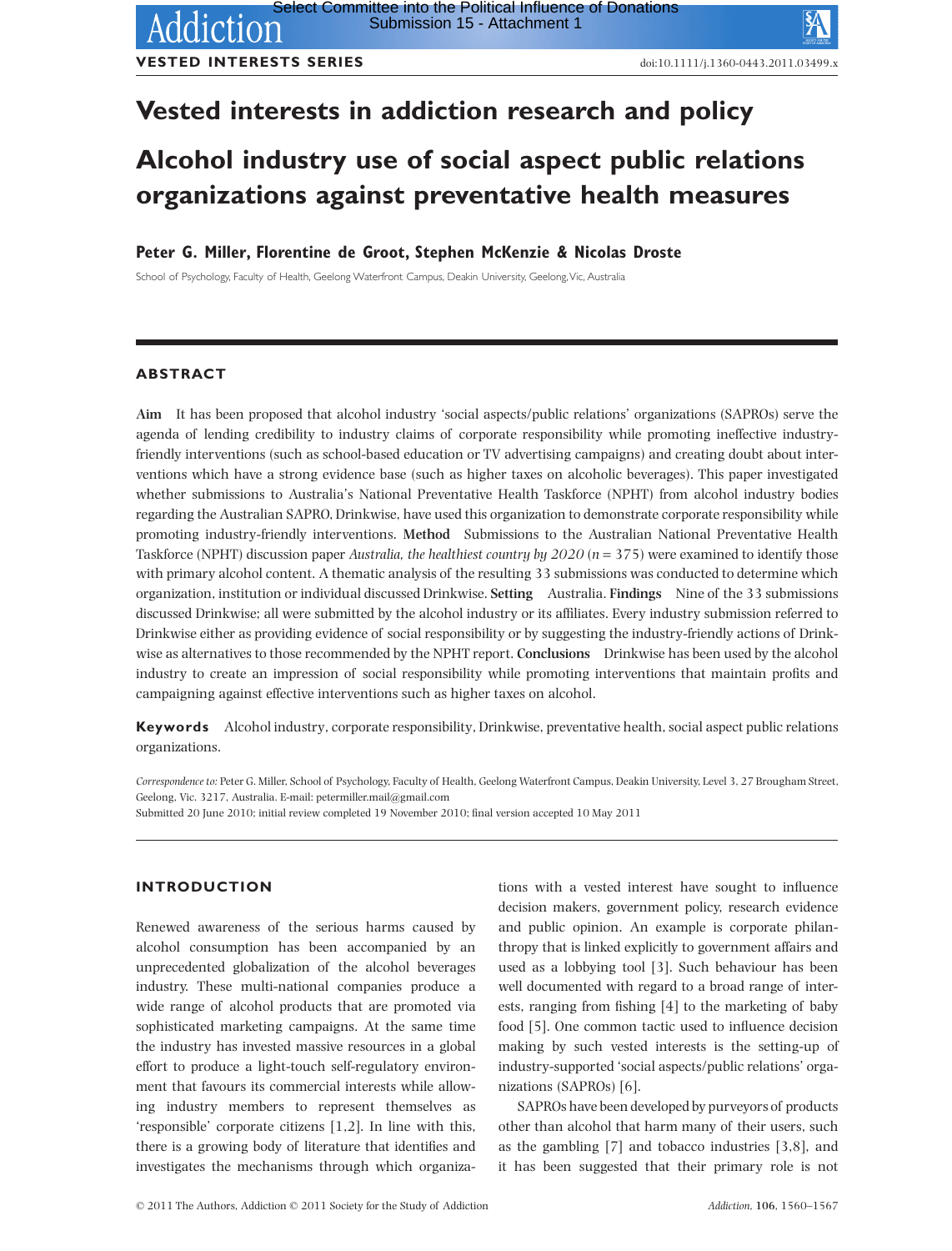to enhance public health [9]. Funding relationships with SAPROs can result in recipients' institutions being identified as industry-funded universities [10]. Young researchers who accept industry funds may have their careers harmed because of prospective employers looking negatively on such funding sources [11,12]. More important, however, is the effect of engaging with funding bodies and thereby supporting their overall agenda of promoting ineffective interventions (such as school education or TV advertising campaigns), while fostering doubt around interventions which have a strong evidence base (such as higher taxes on alcoholic beverages) [13].

To gain a fuller understanding of the picture on SAPROs and the alcohol industry, a study was conducted to examine submissions to Australia's National Preventative Health Taskforce [14,15] from alcohol industry bodies and associated commercial interests (such as advertising companies and media outlets). The primary issue under investigation was if and how these submissions have referred to Drinkwise (an Australian alcohol industry SAPRO), and whether they used Drinkwise as an example of corporate social responsibility. Secondly, the submissions were analysed to determine whether the activities of Drinkwise were promoted as being evidencebased. Finally, submissions from two Drinkwise employees were analysed to examine the position put forward by that body in regard to what constitutes evidence-based practice.

#### **Alcohol industry SAPROs**

A substantial number of organizations globally are funded partially or predominantly by alcohol industry sources to conduct or themselves fund what purports to be independent alcohol-related research [6]. In 2004, Anderson [16] identified more than 30 such organizations and examples include: Drinkaware in the United Kingdom, the Alcoholic Beverage Medical Research Foundation (ABMRF) and the International Center for Alcohol Policy (ICAP). These organizations have expanded into the developing world and sought to influence policies [17]. Different SAPROs operate in different ways and can look very different in terms of management structures, research foci and board/executive make-up. For example, the ABMRF has a large board with six industry representatives and 13 academic, medical and 'public' members, and is specifically tasked to 'provide the scientific basis for prevention and treatment of alcohol misuse and alcoholism'. Anderson [18] and others [6,19,20] have identified a number of common positions which support the interests of their funders, the alcohol industry. These include: (i) focusing on pathological or 'abusive' drinking patterns, rather than industry practices; (ii) avoiding research into effective measures, such as pricing and availability controls; (iii) trying where possible to recruit young researchers; (iv) advocating industry self-regulation; and (v) promoting ineffective social marketing practices [18].

#### **Drinkwise**

Drinkwise is the Australian alcohol industry's SAPRO. It was established in 2005 with \$5 million from the alcohol industry. A further \$5 million was contributed by the Australian federal Liberal Party government [20] but discontinued in 2009 by the new Labor government, leaving the organization funded entirely by the alcohol industry.

Drinkwise claims independence from the alcohol industry:

DrinkWise Australia is an independent, not-for-profit organization focused on promoting change towards a healthier and safer drinking culture in Australia [21].

However, this claim has been challenged [10,20,22], particularly because in the 'balanced board' of six industry representatives and six 'community' members, some of the community members have financial ties to the alcohol industry [10,22]. Importantly, in a recounting of a public forum discussing the role of Drinkwise, *The Age* newspaper reported that Ms Trish Worth, the paid chairwoman of Drinkwise and former parliamentary secretary for health in the Howard government, acknowledged the constraints Drinkwise operated within:

She acknowledged that what she said had to reflect the opinions of her board. So could Drinkwise push for change in an area such as sponsorship or labelling? 'I hope that one day we might', she said [23].

She was further quoted in the article as saying that: 'We operate in the space that we can' [23]. This concern with the lack of independence of Drinkwise has been raised previously [22,24].

In 2006, Hall & Room [20] asked a number of questions about the wisdom of the Howard Federal government co-funding Drinkwise. They also identified, like many others, the interventions which have been found to be consistently effective in reducing alcohol-related harm: higher prices for higher alcohol beverages, raising the minimum drinking age to 21 years, reducing outlet density, reducing trading hours, random driver breath testing for blood alcohol concentration <0.05 g/dl, enforcing licensing laws and penalties for serving intoxicated customers [20]. They noted that the evidence remained weak on effectiveness of school-based education campaigns and public service messages [20]. Hall &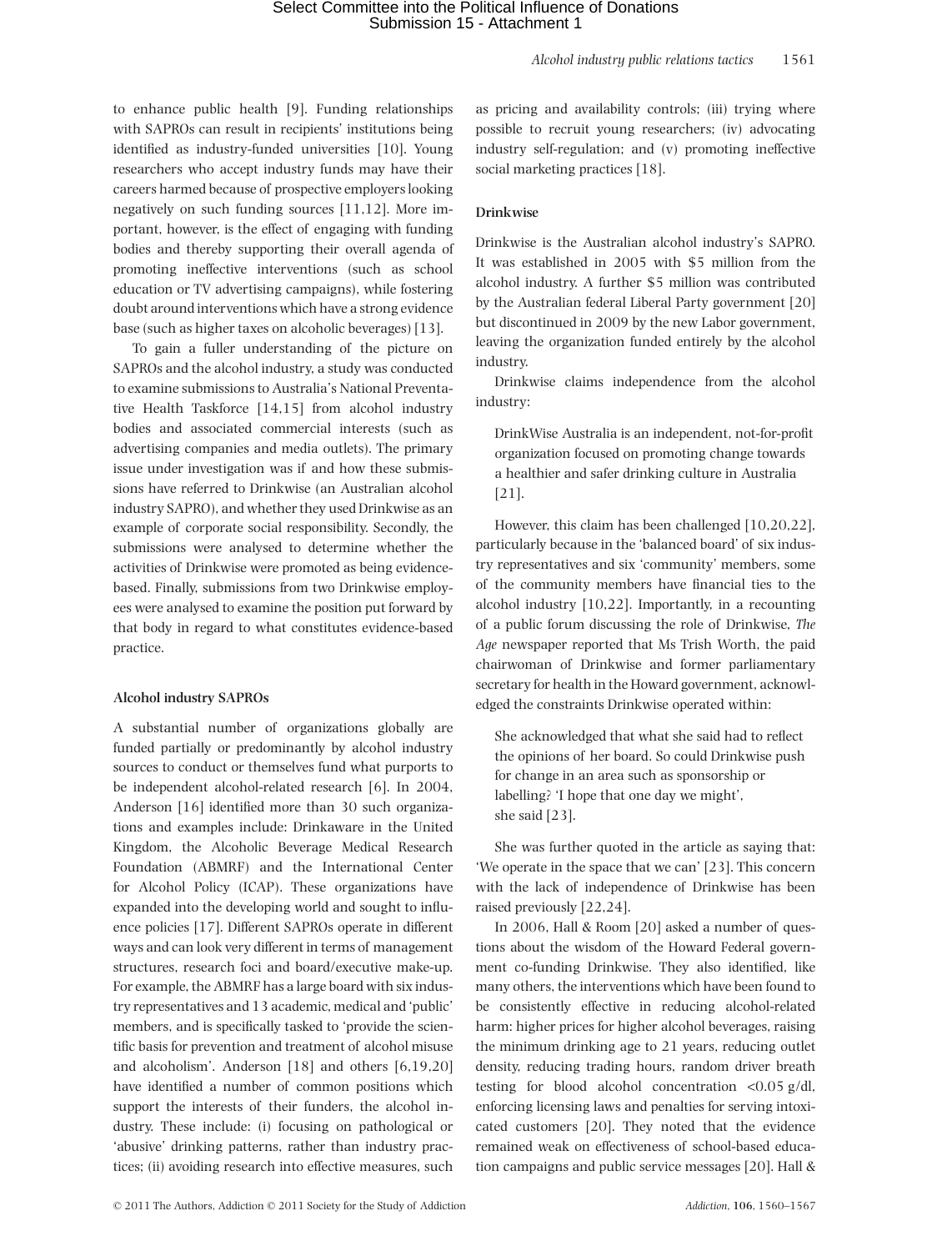1562 *Peter G. Miller* et al*.*

Room suggest that we would be able to tell if Drinkwise was living up to its claim of being an independent organization aimed at reducing alcohol-related harm in Australia if they were seen as advocating the public health policies listed above. They also conclude that:

If instead we see high profile media and school-based education campaigns urging us to drink responsibly, and no reductions in any of these indicators of alcohol-related harm, then Drinkwise will prove to have been what many in the alcohol field fear it will be—an attempt by the alcohol industry to avert serious consideration of public health policies that will adversely affect their bottom line ([20], p. 636).

#### **National Preventative Health Taskforce**

The National Preventative Health Taskforce (NPHT) was created in April 2008 by the Australian Federal Government. A discussion paper, *Preventing alcohol-related harm in Australia: a window of opportunity* [14] was published by the NPHT later that year which focused on preventative health-related issues: obesity, tobacco and alcohol. The paper provided up-to-date and evidence-based information on policies and programmes to prevent alcoholrelated harm in Australia. Targets were set to reduce the prevalence of harmful drinking for all Australians by 30% by 2020. The taskforce invited community and stakeholder input via submissions until 2 January 2009.

The major actions that the NPHT White Paper recommended were: (i) managing access and price; (ii) addressing the cultural place of alcohol in the society in order to change consumer demand towards safer drinking; (iii) changing the current taxation regime to stimulate further the production and consumption of low-alcohol products; (iv) improving the enforcement of current legislative and regulatory measures; (v) removal of tax deductibility for advertising; (vi) the development of a staged approach to restricting alcohol advertising; (vii) strengthening skills and supporting primary health care teams to help people make healthy choices; (viii) closing the gap for disadvantaged communities with the use of tailored approaches and services; and finally (ix) improving the evaluation of interventions. The taskforce recognized the need for substantial and long-term funding, and supporting well-coordinated and well-directed national and state programmes in order to have effective national prevention.

## **METHOD**

#### **Materials**

This paper reviews 375 submissions to the NPHT discussion paper [14]. All submissions were searched for mentions of 'alcohol', 'drinks' and 'Drinkwise'.

### **Procedure**

The submissions were first screened to include only those that primarily concerned alcohol. These were examined by all the authors. A thematic analysis [25] of these submissions was conducted to define which organization, institution or individual also discussed Drinkwise. A distinction was made between the submissions of the alcohol industry and its affiliates and employees of Drinkwise.

All quotes from the alcohol industry and its affiliates referring to Drinkwise were allocated to one of the three following content domains: (i) demonstrating corporate social responsibility through support of Drinkwise; (ii) promoting Drinkwise as an evidence-based organization; and (iii) arguing that Drinkwise was being overlooked by the NHPT. Categories were derived according to major themes emerging from the quotes and on themes suggested in the previous literature [22].

### *Drinkwise employees*

Two submissions were also made to the NPHT by employees of Drinkwise. These were examined for alcoholrelated harm prevention strategies recommended by the authors.

## **RESULTS**

Of the 375 submissions to the NPHT, 33 primarily covered alcohol, and nine of these 33 submissions also discussed Drinkwise. Only industry submissions referred to Drinkwise (Table 1), and every submission from the alcohol industry mentioned Drinkwise.

#### **Alcohol industry and affiliates submissions**

There were seven submissions made by the alcohol industry and its affiliates in which Drinkwise was discussed. The text referring to these is presented in Table 2.

#### **Content domains**

#### *Demonstrating corporate social responsibility*

Four of seven submissions were assigned to the social responsibility domain. They argued that Drinkwise had undertaken marketing campaigns to promote cultural change and responsible drinking. For example, the Distilled Spirits Industry Council of Australia (DSICA) wrote: 'The work being undertaken currently by Drinkwise Australia to promote sensible drinking through cultural change is but one example of the commitment of the alcohol industry within Australia to the promotion of a positive and healthy lifestyle'. Similar statements were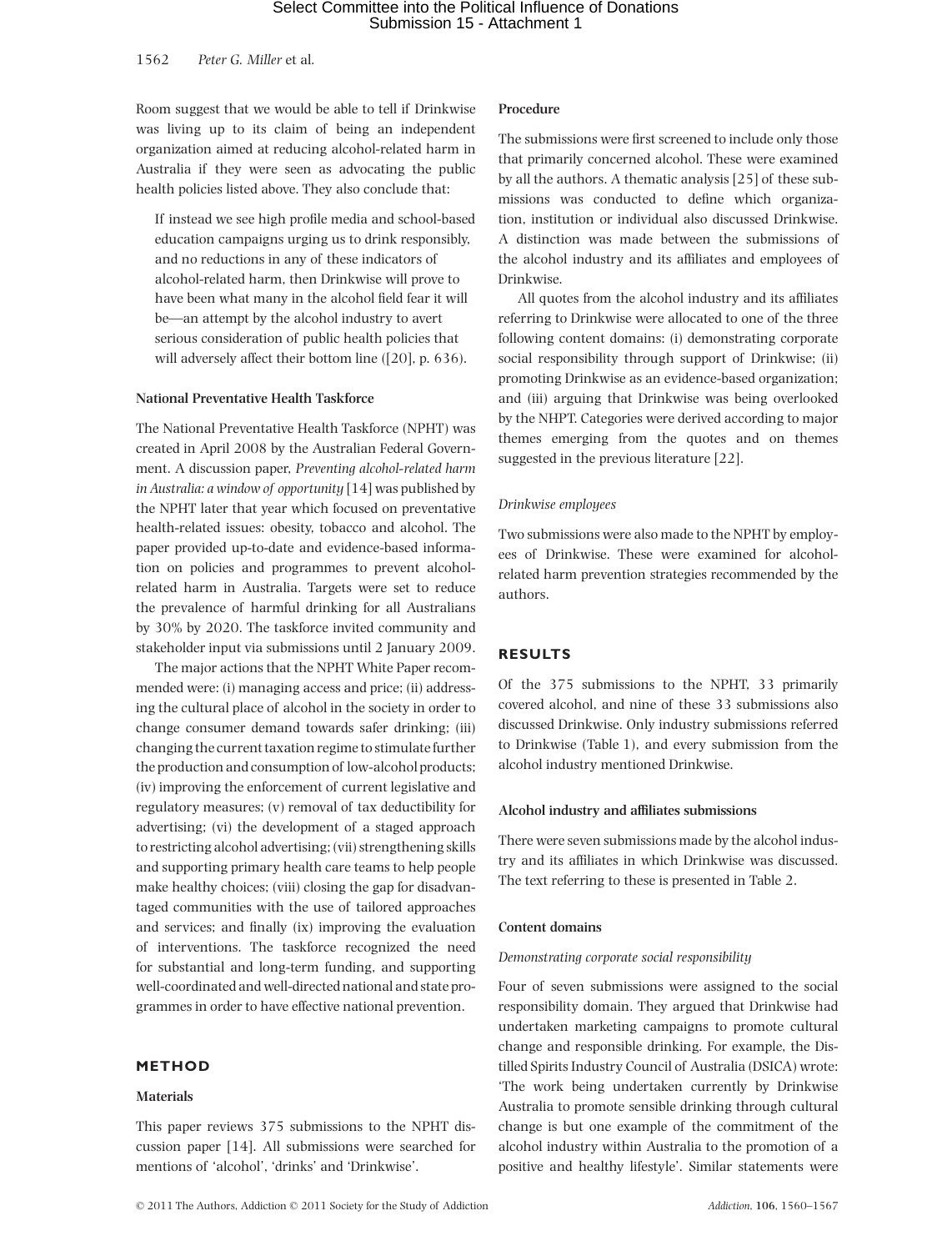**Table 1** Summary of Australia's National Preventative Health Taskforce (NPHT) submissions that primarily covered alcohol and discussed Drinkwise.

| Name of organization/person                                                        | Discussed<br>Drinkwise? |
|------------------------------------------------------------------------------------|-------------------------|
| Australian Hotels Association (AHA)                                                | Yes                     |
| Alcohol and Other Drugs Council of Australia<br>(ADCA)                             |                         |
| Alcohol Education and Rehabilitation<br>Foundation Ltd (AER)                       |                         |
| Dr Stephen Dann, Drinkwise employee<br>Australian Drug Foundation (ADF)            | Yes                     |
| Australian Liquor Stores Association (ALSA)<br>Australian Publishers' Bureau (APB) | Yes                     |
| Brewers Association of Australia and<br>New Zealand Inc.<br>Cancer Council WA [2]  | Yes                     |
| Cummins, Peter                                                                     |                         |
| Diageo                                                                             | Yes                     |
| Distilled Spirits Industry Council of Australia                                    | Yes                     |
| Mr Chris Watters, Drinkwise CEO                                                    | Yes                     |
| Drug Free Australia                                                                |                         |
| Gippsland Women's Health Service                                                   |                         |
| Hunt, Stan                                                                         |                         |
| Leigh Clark Foundation                                                             |                         |
| McNab, Anthony                                                                     |                         |
| National Drug Research Institute                                                   |                         |
| National Women's Christian Temperance                                              |                         |
| Union of Australia Ltd                                                             |                         |
| Naylor, B. Christina                                                               |                         |
| Network of Alcohol and Other Drug Agencies                                         |                         |
| People Against Drink Driving                                                       |                         |
| Telethon Institute for Child Health Research [2]                                   |                         |
| The Australian Wine Research Institute                                             | Yes                     |
| Turning Point Alcohol and Drug Centre                                              |                         |
| UnitingCare, Moreland Hall                                                         |                         |
| University of Adelaide                                                             |                         |
| VicHealth [4]                                                                      |                         |
| VicHealth, Alcohol Policy Coalition                                                |                         |
| Women's Christian Temperance Union                                                 |                         |
| Winemakers' Federation of Australia<br>Woolworths Ltd                              | Yes                     |
|                                                                                    |                         |

made by the Australian Liquor Stores Association (ALSA), Diageo and the Winemakers' Federation of Australia (WFA).

#### *Evidence-based organization*

Another four organizations argued that Drinkwise was an 'evidence-based organization' and therefore its interventions should be acknowledged by the NPHT. The WFA identified Drinkwise as 'an evidence-based organization', as did Diageo, the Australian Hotels Association (AHA) and the Australian Wine Research Institute (AWRI).

#### *Not considering the work of Drinkwise*

Quotes from three organizations were assigned to this content domain, in which they argued that the NPHT was not reporting on or considering Drinkwise's work. For example, the ALSA wrote that: 'Interestingly there is no mention of the significant Drinkwise cultural change campaign . . .'. Similarly, Diageo and the Brewers Association proposed that the NPHT review was incomplete for not mentioning the work of Drinkwise.

#### **Drinkwise employee submissions**

Two submissions were made to the NPHT by Drinkwise employees Mr Chris Watters (Chief Executive of Drinkwise) and Dr Stephen Dann (Social Marketing adviser) [26,27]. Mr Watters' submission was an official submission from Drinkwise, whereas Dr Dann presented his submission as being independent of his employers.

The NPHT White Paper ranked interventions in order of priority: (i) regulating physical availability; (ii) taxation and pricing; (iii) drink driving counter-measures; and (iv) treatment and early intervention. Other areas identified by the NPHT that have potential for effectiveness include: altering the drinking context, regulating promotion, and well-funded, sustained public education. Mr Watters' response to the report's recommendations was that: 'DW believes that some of the action items proposed [in NPHT report] to achieve the key priorities represent old thinking and lack a strategic and holistic approach'. Dr Dann's submission proposed that: 'The Taskforce has placed an over reliance on the use of the broad brush stroke approach of regulation'.

Both Drinkwise employees were strongly in favour of substantially increasing the level of 'social marketing' campaigns. Mr Watters wrote that: 'Some of the actions identified in the NPHT Report provide the opportunity for the design and delivery of new thinking such as addressing the cultural place of alcohol via carefully planned, targeted and research-based social marketing'. The Drinkwise submission went on to report that: 'Accordingly, DW engaged in a mass advertising campaign, and the provision of support and advice to parents and young people alike, from a panel of independent experts'.

Dr Dann submitted arguments regarding his belief that social marketing should be more prominent. He proposed that: 'The Taskforce has placed an over reliance on the use of the broad brush stroke approach of regulation and education as means to effect the social change to address individual level activity'. Dr Dann offered a number of arguments to support his assertions. For example, in relation to preventing heart disease, he suggested that: 'Heart disease cannot be addressed by Random Blood Test teams issuing financial penalties for high cholesterol levels'. In opposition to restrictions on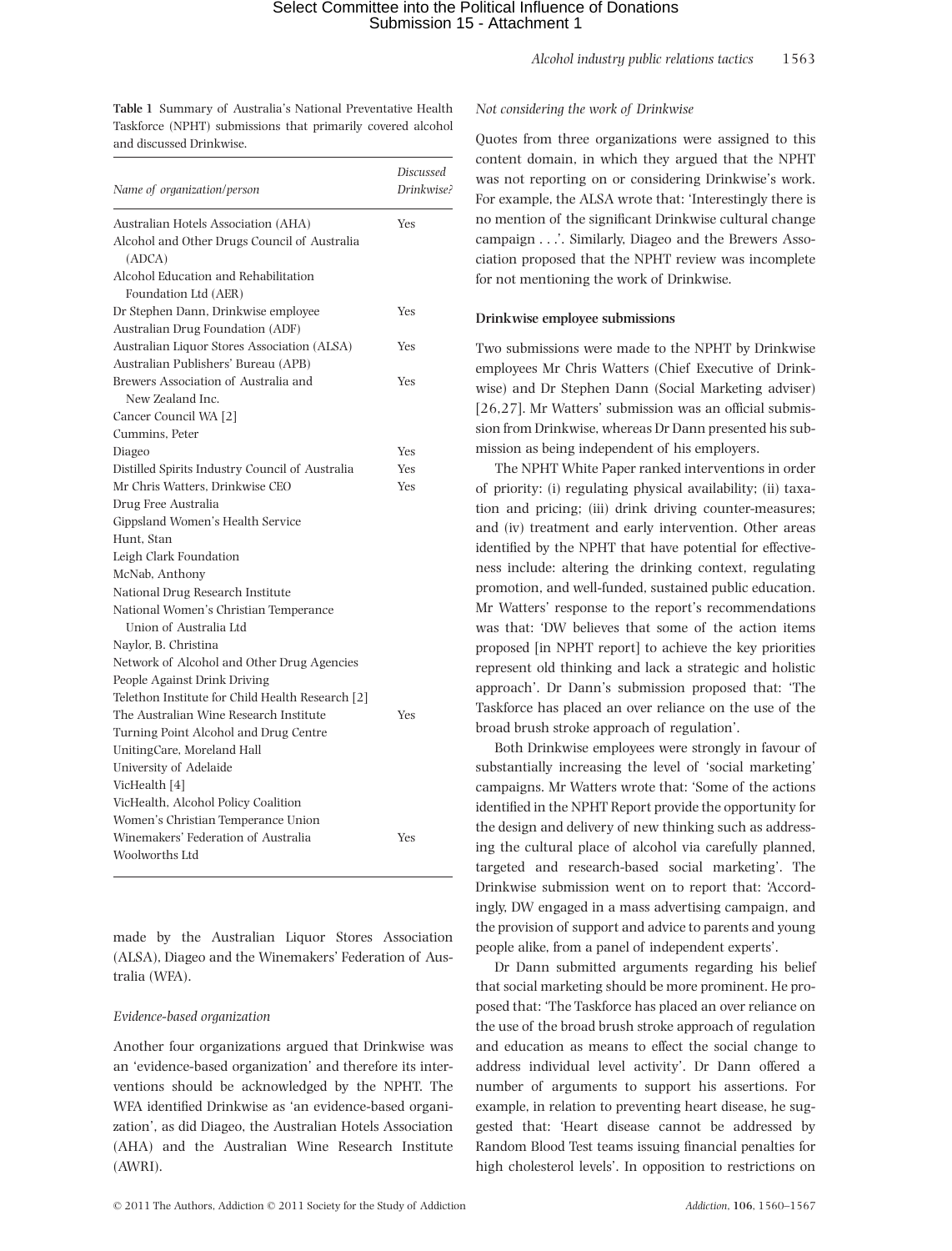| t<br>l                             |
|------------------------------------|
|                                    |
| l<br>i<br>l                        |
| ļ                                  |
| ļ                                  |
| l<br>$\overline{\phantom{a}}$<br>l |
|                                    |
| ֘֒                                 |
|                                    |
|                                    |
|                                    |
|                                    |
|                                    |
| j                                  |
| I                                  |
| i<br>į<br>I                        |

1564 *Peter G. Miller* et al*.*

| Submission                                                                                                                                                                                         | Quote                                                                                                                                                                                                                                                                                                                                                                                                                                                                                                                                                                                                                                                                                                                                                                                                                                                                                                                                                                                                                                                                                                                                                                                                                                                                                                                                                                                                                                                                                                                                                                                                                                                                                                                                                                                                                                                                                                                                                                                                                                                                                                                                                                                                                                                                                                                                                                                                                                                                                                                                                                                                                                                                                                                                                                                                                                                                                                                                                                                                                                                                                                                                        |
|----------------------------------------------------------------------------------------------------------------------------------------------------------------------------------------------------|----------------------------------------------------------------------------------------------------------------------------------------------------------------------------------------------------------------------------------------------------------------------------------------------------------------------------------------------------------------------------------------------------------------------------------------------------------------------------------------------------------------------------------------------------------------------------------------------------------------------------------------------------------------------------------------------------------------------------------------------------------------------------------------------------------------------------------------------------------------------------------------------------------------------------------------------------------------------------------------------------------------------------------------------------------------------------------------------------------------------------------------------------------------------------------------------------------------------------------------------------------------------------------------------------------------------------------------------------------------------------------------------------------------------------------------------------------------------------------------------------------------------------------------------------------------------------------------------------------------------------------------------------------------------------------------------------------------------------------------------------------------------------------------------------------------------------------------------------------------------------------------------------------------------------------------------------------------------------------------------------------------------------------------------------------------------------------------------------------------------------------------------------------------------------------------------------------------------------------------------------------------------------------------------------------------------------------------------------------------------------------------------------------------------------------------------------------------------------------------------------------------------------------------------------------------------------------------------------------------------------------------------------------------------------------------------------------------------------------------------------------------------------------------------------------------------------------------------------------------------------------------------------------------------------------------------------------------------------------------------------------------------------------------------------------------------------------------------------------------------------------------------|
| Brewers Association of Australia and<br>Australian Hotels Association (AHA)<br>Australian Liquor Stores Association<br>New Zealand Inc. (the Brewers<br>Association) [36]<br>$(ALSA)$ [35]<br>[34] | Our members have also been active supporters (and funders) of Drinkwise Australia (http://www.Drinkwise.com.au) which is actively promoting culture change. Drinkwise has invested heavily in baseline research to ensure<br>It [the National Binge Drinking Strategy] combines brief interventions for young people, advertising targeted at high-risk drinkers and support for an ongoing culture change initiative (the Good Sports programme, which<br>The [NPHT] paper does not look at the potential overlapping footprint with existing bodies working on prevention in Australia. In the case of alcohol this is particularly relevant to: Drinkwise Australia, established in<br>Interestingly, there is no mention of the significant Dimikwise cultural change campaign that has shown very positive signs of success in the early evaluations. This is surptising considering it was launched by the<br>is keen to ensure it becomes the preeminent body for the provision of quality research on alcohol in Australia (p. 18)<br>rigorous evaluation of campaigns and are currently running a campaign entitled 'Kids Absorb your Drinking' with extensive use of television commercials (p. 12)<br>The AHA believes it is essential that government policy and practice in relation to alcohol must be evidence based (p. 18)<br>Commonwealth Government, with their cooperation and funding support-why was this ignored? (p. 1)<br>industry has also provided funding for through Drinkwise Australia) (p. 11)<br>The AHA has a seat on the board of Drinkwise and                                                                                                                                                                                                                                                                                                                                                                                                                                                                                                                                                                                                                                                                                                                                                                                                                                                                                                                                                                                                                                                                                                                                                                                                                                                                                                                                                                                                                                                                                                                                                           |
| Distilled Spirits Industry Council of<br>Australia (DSICA) [37]<br>Diageo <sup>[38]</sup>                                                                                                          | We believe that personal accountability and harm prevention measures at an individual level are worth further investigation by the Taskforce, and we would welcome the opportunity to share our skills and knowledge in this<br>Diageo has data and expertise in relation to our consumer base (legal purchase age and above) and we would be pleased to help build the knowledge base and evidence upon which robust and targeted policy positions can be<br>We were a founding member of Drinkwise Australia and continue to invest behind this organization. We believe Drinkwise Australia is a solid partnership between industry and Government that can be more effectively used<br>Diageo invests experience and funding into transforming consumer attitudes to alcohol. We work with Drinkwise Australia and communicate our own campaigns to deliver relevant responsible drinking messages to specific<br>We have conducted consumer research in Europe, Asia and in Australia which shows there is a role for industry in using positive responsible drinking messages to reach certain consumers within the young adult segment.<br>a valuable information source on individual consumption patterns and the cultural drivers of alcohol misuse, and as a potential vehicle for social change programmes<br>$\overline{\mathbb{C}}$<br>Australia to promote sensible drinking through cultural change is but one example of the commitment of the alcohol industry within Australia to the promotion of<br>This research has enabled Diageo to identify its role alongside that of Social Aspect Organizations such as Drinkwise Australia. Government and medical professionals (p. 9)<br>developed. Drinkwise Australia has also built considerable knowledge in this area (p. 8)<br>to inform and deliver a national approach to harm minimization (p. 9)<br>The work being undertaken currently by Drinkwise<br>area. We also recommend Drinkwise Australia as<br>positive and healthy life-style (p. 3)<br>$2005\ldots:(p.~22)$<br>consumers(p. 13)<br>(p. 8)                                                                                                                                                                                                                                                                                                                                                                                                                                                                                                                                                                                                                                                                                                                                                                                                                                                                                                                                                                                                                                                             |
|                                                                                                                                                                                                    | change towards a more responsible drinking culture in our community. Reducing alcohol misuse and the harm it causes lies at the heart of the Drinkwise mission for a healthy drinking culture. Its long-term aim is to see<br>Diageo is a founding partner of, and major financial contributor to Drinkwise Australia, which has been in operation since 2005. Drinkwise is an independent, evidenced-based organization which is focused on promoting<br>available at http://www.nceta.flinders.edu.au. Drinkwise recently initiated a TV and other media communications campaign to raise awareness of the influences which can cause young people to make unwise choices<br>Drinkwise recently published a detailed research study into the cultural drivers of alcohol use among young Australians. It was conducted by National Centre for Education and Training on Addiction (NCETA) and is<br>intoxication, and 'risky' and 'high-risk' drinking behaviour becoming socially unacceptable (p. 13)<br>$\frac{3}{2}$<br>regarding their own consumption of alcohol (p.                                                                                                                                                                                                                                                                                                                                                                                                                                                                                                                                                                                                                                                                                                                                                                                                                                                                                                                                                                                                                                                                                                                                                                                                                                                                                                                                                                                                                                                                                                                                                                                                                                                                                                                                                                                                                                                                                                                                                                                                                                                                 |
| Winemakers' Federation of Australia<br>The Australian Wine Research<br>Institute (AWRI) [39]<br>(WFA) [40]                                                                                         | Sports Challenge and Drinkwise have formed a partnership to sponsor the community school and students in remote Timber Creek. Northern Territory, Macquarie University, with sponsorship from Drinkwise, is developing<br>Good Sports programme. Drinkwise has sponsored the ADF's Good Sports programme for the past 3 years. The Good Sports programme has more than 200 registered clubs in Australia and promotes a responsible attitude<br>Drinkwise Australia, an evidence-based organization which is focused on promoting change towards a more responsible drinking culture in Australia. A key component of<br>The AWNI also provides technical advice and assistance to Drinkwise Australia on requested and is the co-author of a book chapter entitled The biology of interstation for the book entitled 400 Rabbits: The Pain and Pleasur<br>In June 2008. Drinkwise launched a major social change campaigned, Kids Absorb Your Drinking, which is ained at creating a long-term generational change towards a more responsible drinking culture in Australia. The<br>The Australian wine sector is supportive of efforts to implement strategies around the prevention of alcohol misuse in Australia. Indeed, the wine sector supports a sustained, long-term effort towards changing the way<br>The sector also supports population-based programmes that educate consumers about the health implications of drinking at risky levels and the benefits of responsible consumption to bring about long-term, sustained<br>The wine sector supports long-term social marketing campaigns to effect cultural change in the attitude of Australians to drinking. This is evident in the sector's contribution to Drinkwise Australia (p. 36)<br>campaign focuses on empowering parents to become positive role models for their children; so that the next generation may believe 'drinking to get drunk' is socially unacceptable (p. 31)<br>Be part of It-Not Out of It. Drinkwise has partnered with the NSW Department of Health to promote a sensible attitude towards alcohol consumption for young people.<br>In addition. Drinkwise is involved in a number of research programmes which are aimed at gaining a better understanding of alcohol and its effects on society (p. 31)<br>Bringing about cultural change is a primary objective of Drinkwise Australia, an organization supported by the Australian wine sector (p. 5)<br>Intoxication, which is a collaboration between Drinkwise Australia and the International Centre for Alcohol Policies. (p. 3)<br>a model that can be transported to other universities for the safe supply and management of alcohol on campus (p. 31)<br>Since its establishment in 2005, Drinkwise has been involved in a number of community-based projects including:<br>is a primary objective of Drinkwise Australia (p. 17)<br>this aim is to minimize potential harms and maximize any benefits from alcohol consumption (p. 6)<br>The Australian wine sector is a founding partner of<br>cultural change. Bringing about cultural change<br>towards alcohol consumption; |
|                                                                                                                                                                                                    | Australians drink alcohol to a more responsible drinking culture. This is the basis of wine sector investment in Drinkwise Australia. The Discussion Paper encouragingly identifies an 'emphasis on reshaping artitudes<br>and behaviours, rather than prohibiting them' (p. 43)                                                                                                                                                                                                                                                                                                                                                                                                                                                                                                                                                                                                                                                                                                                                                                                                                                                                                                                                                                                                                                                                                                                                                                                                                                                                                                                                                                                                                                                                                                                                                                                                                                                                                                                                                                                                                                                                                                                                                                                                                                                                                                                                                                                                                                                                                                                                                                                                                                                                                                                                                                                                                                                                                                                                                                                                                                                             |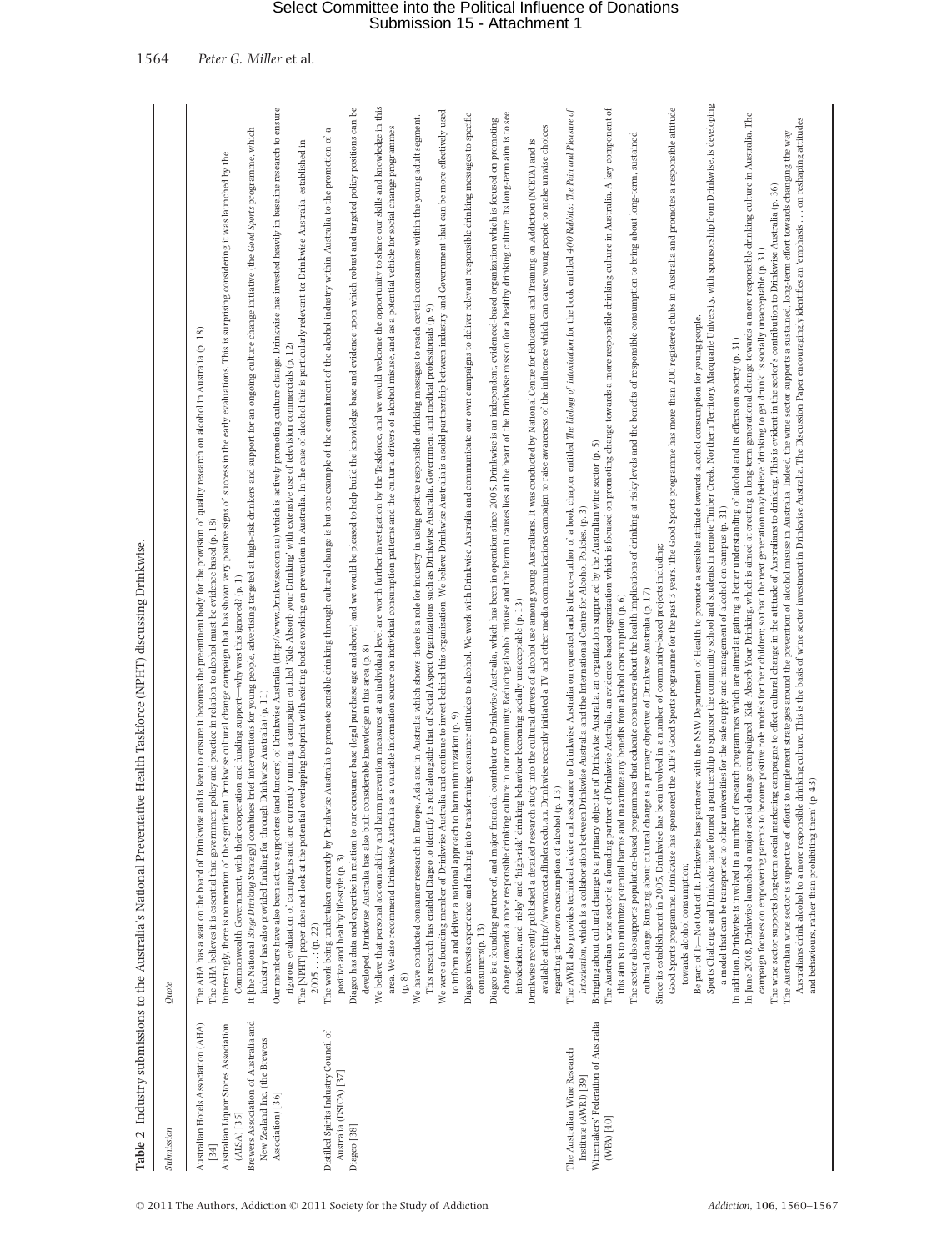#### *Alcohol industry public relations tactics* 1565

advertising, Dr Dann proposed that: 'The short message burst of sponsorship and advertising is the minority of the content of the sports broadcast, and if the message of sporting activity is not being conveyed in the majority message, then there has to be more than just the advertising message as a reason for antisocial behaviour'. Dr Dann provided no referenced case studies to demonstrate the effectiveness of the approach for social marketing, nor for criticisms of 'the broad brush stroke approach of regulation'.

#### *Claims of evidence-based practice*

In addition to claims on the benefits of social marketing, Mr Watters referred to a report commissioned by Drinkwise [28] as a measure of its research credentials:

Over the past 3 yrs, DW has funded research by leading academics across a number of Australian Universities, e.g.; the seminal research on the cultural drivers impacting upon young people and alcohol, by Prof Ann Roche, Flinders University has identified a range of key influences on GenY, indicating current policies have little to no impact on young, single, upwardly mobile, brand conscious, highly educated, affluent and technologically astute drinkers.

Other findings of the Roche report were not discussed.

## **DISCUSSION**

This paper is the first of its kind to document official submissions to government bodies by the alcohol industry in which it uses its SAPRO (Drinkwise) as a demonstration of its corporate social responsibility. The study documents the claims of Drinkwise in regard to its 'evidence-based' status and compares its submissions to previously published reviews. Every industry submission to the NPHT referred to Drinkwise, either in terms of it being evidence for social responsibility and therefore deserving credibility, or in terms of suggesting the industry-friendly actions of Drinkwise as alternatives to those recommended by the NPHT report.

## **Social capital/corporate responsibility**

Four of the seven alcohol industry submissions to the NPHT that mentioned Drinkwise highlighted their links with the organization as an example of their own corporate social responsibility. Drinkwise has been particularly prominent in its name placement on sponsored TV advertisements, with the Drinkwise logo appearing for 3 seconds at the end of commercials when the main message of the advertisement is being conveyed. The industries used the majority of their limited space within the submissions to the NPHT to highlight their relationship to Drinkwise, so that politicians and other influential members of the community will be receptive to industry claims of responsibility. These include: 'Our members have also been active supporters (and funders) of Drinkwise Australia' (The Brewers Association), and 'We were a founding member of Drinkwise Australia' (Diageo). A number of authors have highlighted the importance that industry sources place on gaining credit for their investments in, for example, corporate philanthropy and gaining public exposure wherever possible [6,9,16]. Professing corporate social responsibility, which is generally viewed as benevolent, often improves a company's image while it influences policy makers and legislation [3]. This tactic was adopted by the Phillip Morris's (PM) charity, PM21: In 1998, the Washington Relations Office of PM identified PM21 as another opportunity 'to create political capital in DC' and decided to investigate how such 'events and activities can be leveraged' with congress members. By the end of that year it was reported that political contributions had proven 'a powerful tool in strengthening relationships with Congressional and State Government Leaders' ([3], p. 2127). The submissions of the alcohol industry to the NHPT suggest that this tactic is an integral part of their argument to government.

## **Evidence-based practice**

Every industry submission to the NPHT claimed that the strategies undertaken by Drinkwise represent 'evidencebased' practice. The material presented above supports the views of many commentators that Drinkwise and similar bodies serve a purpose of creating doubt about what measures are effective [17,24,29,30], rather than engaging with evidence-based measures that reduce alcohol-related harm (e.g. [2,14]).

Another issue is whether the submissions of Drinkwise staff presented evidence-based statements, or if not, whether they supplied credible alternatives from independent peer-reviewed research. They did neither based on the recommendations of the most comprehensive reviews available (e.g. [2,14]). In the official Drinkwise submission, Mr Watters argued against evidence-based practice, such as increasing alcohol price and reducing its availability, stating that Drinkwise did not recommend 'fiddling with alcohol tax', because it was 'old thinking' [10]. Dr Dann proposed that social marketing should be more prominent. No evidence was provided for criticisms of 'the broad brush stroke approach of regulation', nor for the effectiveness of social marketing. Interestingly, while there is a small body of evidence demonstrating that social marketing may has something to offer (e.g. [31]), it primarily suggests the need for more independent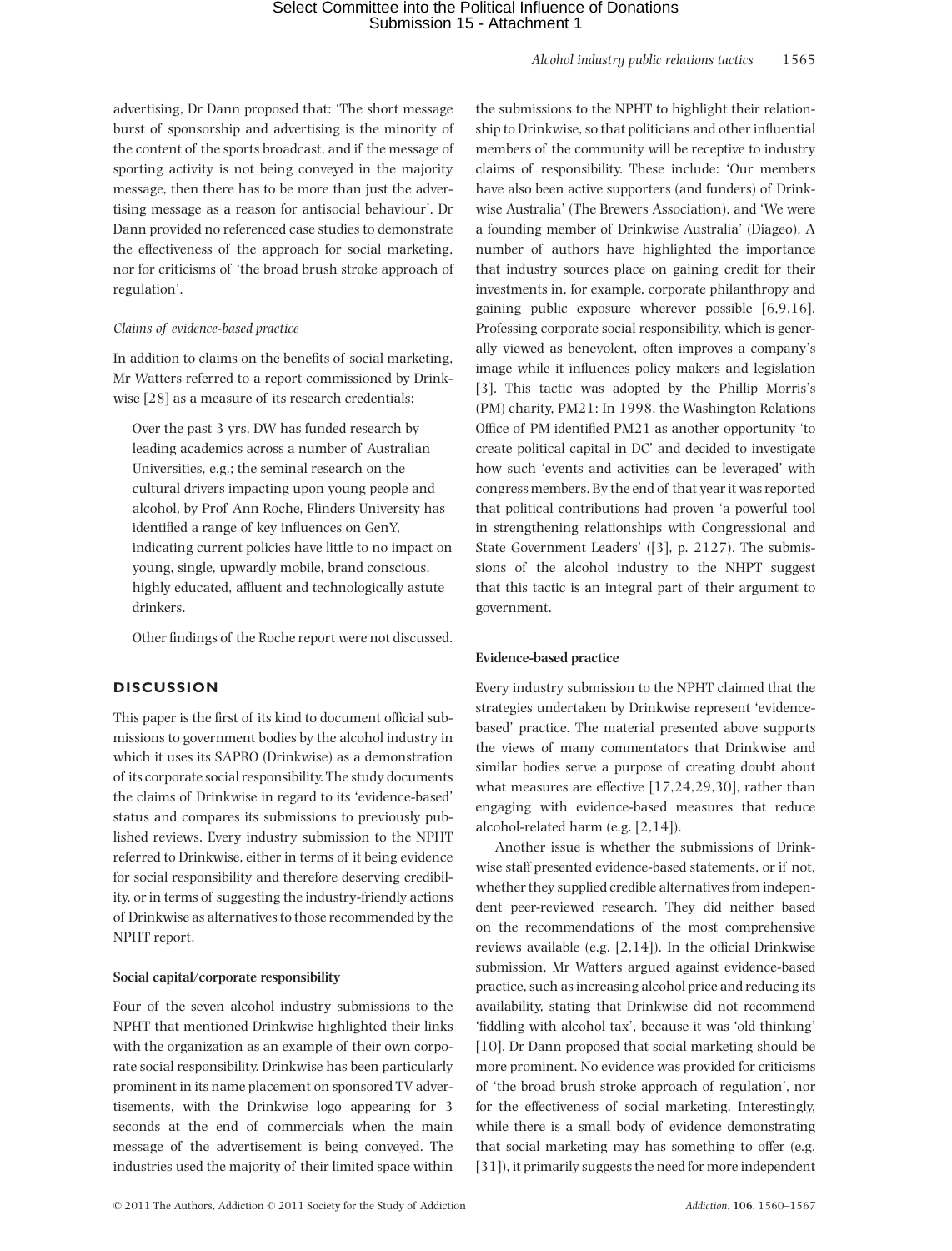1566 *Peter G. Miller* et al*.*

regulation of advertising and that the enormous expenditure on advertising, much of it inappropriate, is encouraging more consumption [32].

#### **Evidence from Drinkwise's own commissioned research**

The Drinkwise submission to the NPHT included the fact that it had commissioned research by Professor Ann Roche as a demonstration of its credentials in research and its 'evidence-based' status. However, the submission failed to refer to any of the findings of this research, which included the following conclusions:

There is an intrinsic connection between alcohol and sport in Australia. Aspects of the drinking culture within Australian sport that pose risks to young people include: 1) underage drinking on club premise; 2) modelling of intoxication; 3) drink driving to and from the club; 4) continued service to intoxicated patrons; 5) alcohol as a reward for athletic performance in the form of 'shouts' or free drinks ([28], p. 9).

Professor Roche's report also included recommendations to change the operation of licensed premises through stricter enforcement of existing laws as well as restricting outlet density. Further, it highlighted the problems associated with pre-mixed (ready-to-drink) drinks (RTDs), and suggested that 'the lack of a differential taxation system that would offer some protection to young and vulnerable drinkers' should be addressed—i.e. raise the price of specific beverages. This issue became hotly debated in 2008 when the Australian Federal government introduced a specific tax on RTDs [10,33]. Despite having this evidence from their own commissioned research, Drinkwise was quoted at the time as opposing the changes [10]. The Drinkwise submission did not mention these findings.

## **CONCLUSION**

Every alcohol industry submission to the NPHT referred to Drinkwise. Most of these submissions suggested that their connection with Drinkwise was evidence that they were socially responsible. Many also suggested that the interventions used by Drinkwise were alternatives to those recommended by the NPHT report, particularly the recommendations which would reduce industry profits or restrict marketing. Further, Drinkwise promoted ineffective industry-friendly interventions, such as TV advertising and campaigned against effective methods such as higher taxes on alcohol.

Drinkwise has not met any objective criteria through which it can be called 'evidence-based'. Nor has it shown that it can be relied on to advocate evidence-based findings, even from its own commissioned work. This study should be replicated with other alcohol industry SAPROs, such as Drinkaware in the United Kingdom and ICAP, in order to assess whether or not governments and researchers world-wide should work with such bodies.

#### **Declarations of interest**

None.

#### **Acknowledgements**

Special thanks are due to Brian Vandenberg of VicHealth for identifying this source of information and Alissa Squire for comments on an earlier version of this paper.

#### **References**

- 1. Miller P. G., Hall W., West R., Marsden J., Darke S. A renewed call for action on alcohol policy. *Addiction* 2010; **105**: 767–8.
- 2. Alcohol and Public Policy Group. Alcohol: no ordinary commodity—a summary of the second edition. *Addiction* 2010; **105**: 769–79.
- 3. Tesler L. E., Malone R. E. Corporate philanthropy, lobbying, and public health policy. *Am J Public Health* 2008; **98**: 2123–33.
- 4. Wagner W., Steinzor R. *Rescuing Science from Politics: Regulation and the Distortion of Scientific Research*. New York: Cambridge University Press; 2007.
- 5. Ferriman A. Advertising standards authority finds against nestle. *BMJ* 1999; **318**: 417a.
- 6. Babor T. F. Alcohol research and the alcoholic beverage industry: issues, concerns and conflicts of interest. *Addiction* 2009; **104**: 34–47.
- 7. Adams P. J., Rossen F. Reducing the moral jeopardy associated with receiving funds from the proceeds of gambling. *J Gambl Issues* 2006; **2**: 1–21.
- 8. Parascandola M. Science, industry, and tobacco harm reduction: a case study of tobacco industry scientists' involvement in the national cancer institute's smoking and health program, 1964–1980. *Public Health Rep* 2005; **120**: 338–49.
- 9. Adams P. J. Assessing whether to receive funding support from tobacco, alcohol, gambling and other dangerous consumption industries. *Addiction* 2007; **102**: 1027–33.
- 10. Miller P. G., Kypri K., Chikritzhs T., Skov S., Rubin G., Stanley F. *et al*. Health experts reject industry-backed funding for alcohol research. *Med J Aust* 2009; **190**: 713.
- 11. Babor T., McGovern T. Minimizing moral jeopardy: perils of the slippery slope. *Addiction* 2007; **102**: 1037–8.
- 12. Miller P. G., Babor T. F., McGovern T. F., Obot I., Buhringer G. Relationships with the alcoholic beverage industry, pharmaceutical companies, and other funding agencies: holy grail or poisoned chalice? In: Babor T. F., Stenius K., Savva S., O'Reilly J., editors. *Publishing Addiction Science: A Guide for the Perplexed*. Rockville, MD: International Society of Addiction Journal Editors; 2008, p. 190–212. Available at: http://www.parint.org/isajewebsite/isajebook2.htm (accessed 10 June 2011; archived by Webcite at http:// www.webcitation.org/5zLrGzZfk).